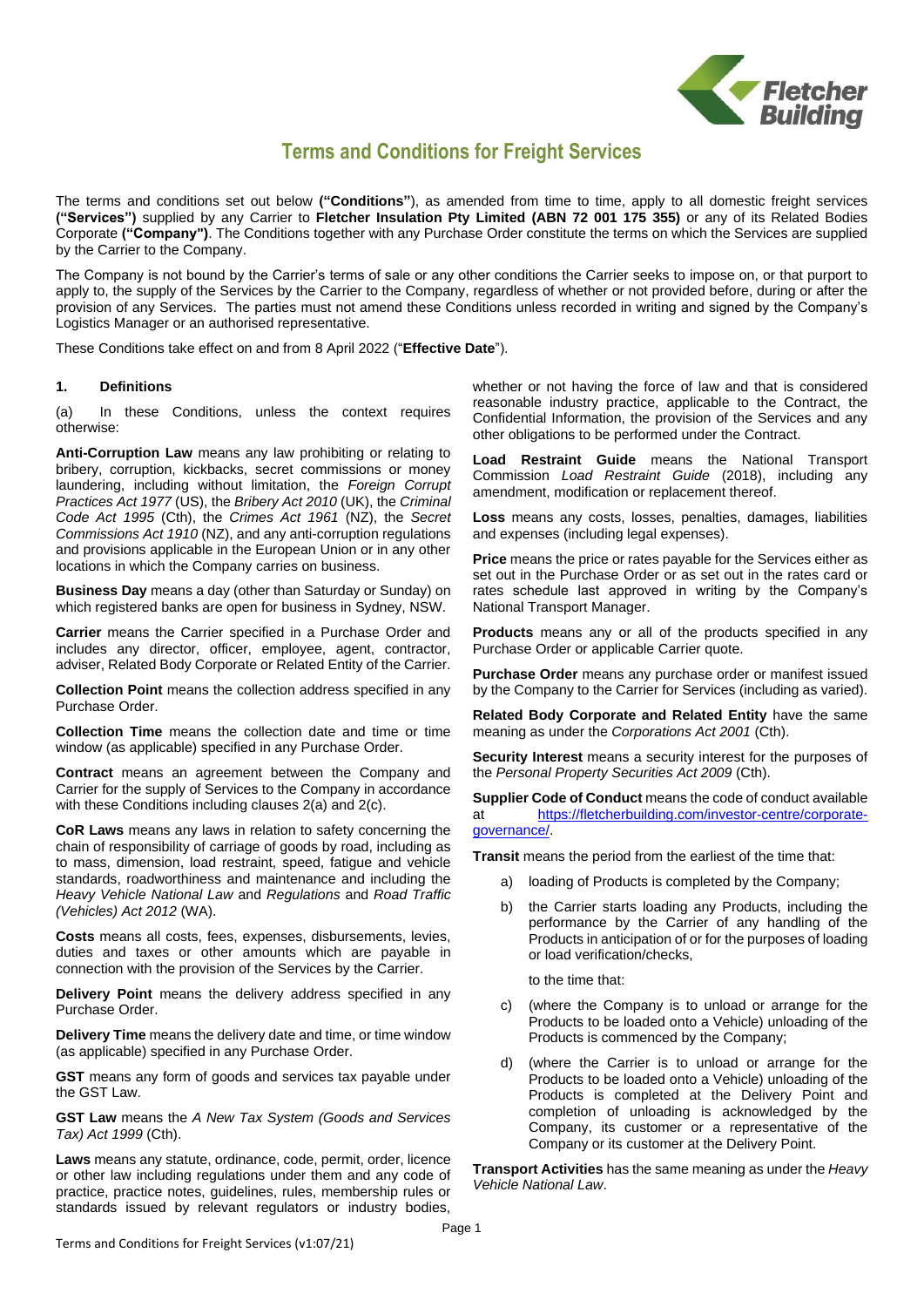**Vehicle** means any vehicle or conveyance (including their equipment such as trailers) used to perform all or any part of the Services, including whether or not owned, leased or hired.

**WHS Laws** means the *Work Health and Safety Act 2011* (NSW), the *Work Health and Safety Act 2011* (Qld), the *Occupational Health and Safety Act 2004* (Vic) and any other comparable legislation in other states or territories where the Services are provided (including the model work health and safety laws).

(b) The following rules apply in interpreting these Conditions:

(i) words in singular will include the plural and vice versa;

(ii) any reference to "including" means "including without limitation";

(iii) a reference to a statute includes all regulations under and amendments to that statute and any statute to the extent passed in substitution for that statute;

(iv) if any matter requires agreement between the parties, such agreement must be express and in writing and must be at the absolute discretion of each party;

(v) headings used do not form part of the Conditions and are for convenience only.

# **2. Terms of Contract**

<span id="page-1-0"></span>(a) The Contract between the Company and the Carrier for the Services comprises:

(i) these Conditions;

(ii) any other terms and conditions set out in or incorporated by reference in the Purchase Order; and

(iii) any other terms and conditions which are imposed by law and which cannot be excluded.

In the event of a conflict between these Conditions and the Purchase Order, the Purchase Order will prevail.

These Conditions, together with the documents referred to in clause [\(a\),](#page-1-0) will apply to all orders for the purchase of Services by the Company from the Carrier, and contain the only terms and conditions of purchase to which the Company will be bound in connection with the purchase of Services from the Carrier. For the avoidance of doubt, this Contract does not apply where a current freight services contract is in place between the Carrier and the Company.

(b) Without limiting any other mode of acceptance of this Contract exercised by the Carrier, the Carrier acknowledges that by providing the Services, the Carrier by such conduct agrees to be bound by the Contract.

<span id="page-1-1"></span>(c) The Company may change these Conditions from time to time. The Conditions will be shown on the website **[www.insulation.com.au/terms-and-conditions/](https://insulation.com.au/terms-and-conditions/)** together with the date on which any new terms and conditions become effective. The Carrier must check this website before entering into a new Contract. By entering into a Contract after the date upon which the new terms and conditions become effective, the Carrier accepts and is bound by the changed terms and conditions for that Contract and future Contracts. If the Carrier does not accept the changes to the Conditions, the Carrier may give notice to the Company that it does not wish to supply any further Services.

## **3. Services**

#### **3.1 Carrier to provide Services**

(a) The Carrier must provide the Services in accordance with the Contract including (as applicable) collecting the Products from the Collection Point by the Collection Time, loading the Products onto the relevant Vehicle at the Collection Point, delivering the Products to the Delivery Point by the Delivery Time and unloading the Products at the Delivery Point.

(b) The Company may cancel or suspend a Purchase Order at any time up to the Collection Time without any cost or liability to the Carrier.

(c) If the performance of the Services in accordance with any Purchase Order or these Conditions would give rise to a breach of any Laws, the Carrier must immediately notify the Company and not perform the Services until instructed in writing to do so by the Company.

(d) The Carrier acknowledges that the Company may purchase Services from other carriers, and there is no representation or guarantee of exclusivity or minimum quantity or volume.

# **3.2 Delays**

(a) Subject to any other term of the Contract, the Collection Time and Delivery Time are of the essence.

(b) If the Carrier reasonably suspects that it is unlikely to be able to perform the Services by the Collection Time or Delivery Time, the Carrier must notify the Company and provide an explanation and reasons for the delay and any suggestions for any proposed alternative collection or delivery arrangements.

(c) Upon being so notified, or if the Company reasonably forms the view that the Carrier has or will not be able to or the Carrier in fact does not meet any applicable Collection Time or Delivery Time, and without prejudice to any other rights of the Company, the Company may engage another carrier to provide the Services, in which case the Carrier must at its own cost provide all reasonable assistance to the Company, will not be entitled to any payment for the Services and must indemnify the Company upon demand in respect of any additional reasonable costs incurred by the Company, including but not limited to additional freight or charges and any liquidated damages which the Company is required to pay to any customer or third party in respect of any delay.

## **3.3 Performance of Services**

(a) The Carrier must collect the Products from the Collection Point by the Collection Time and deliver them at the Delivery Point by the Delivery Time.

(b) The Carrier must comply with any site rules or procedures applicable at the Collection Point or Delivery Point and must follow all reasonable and lawful instructions of the operator of either point.

(c) If the Company is to load or arrange for the Products to be loaded onto a Vehicle, the Carrier must, prior to the Collection Time, provide the Company with all necessary and reasonable information and instructions in relation to the loading of the Vehicle, including but not limited to a loading plan showing the placement and positioning of the load and all parts thereof on the Vehicle. The Carrier will provide the Company with any reasonable assistance requested by the Company in relation to loading, at the Carrier's cost.

(d) Prior to departure from the Collection Point, the Carrier must: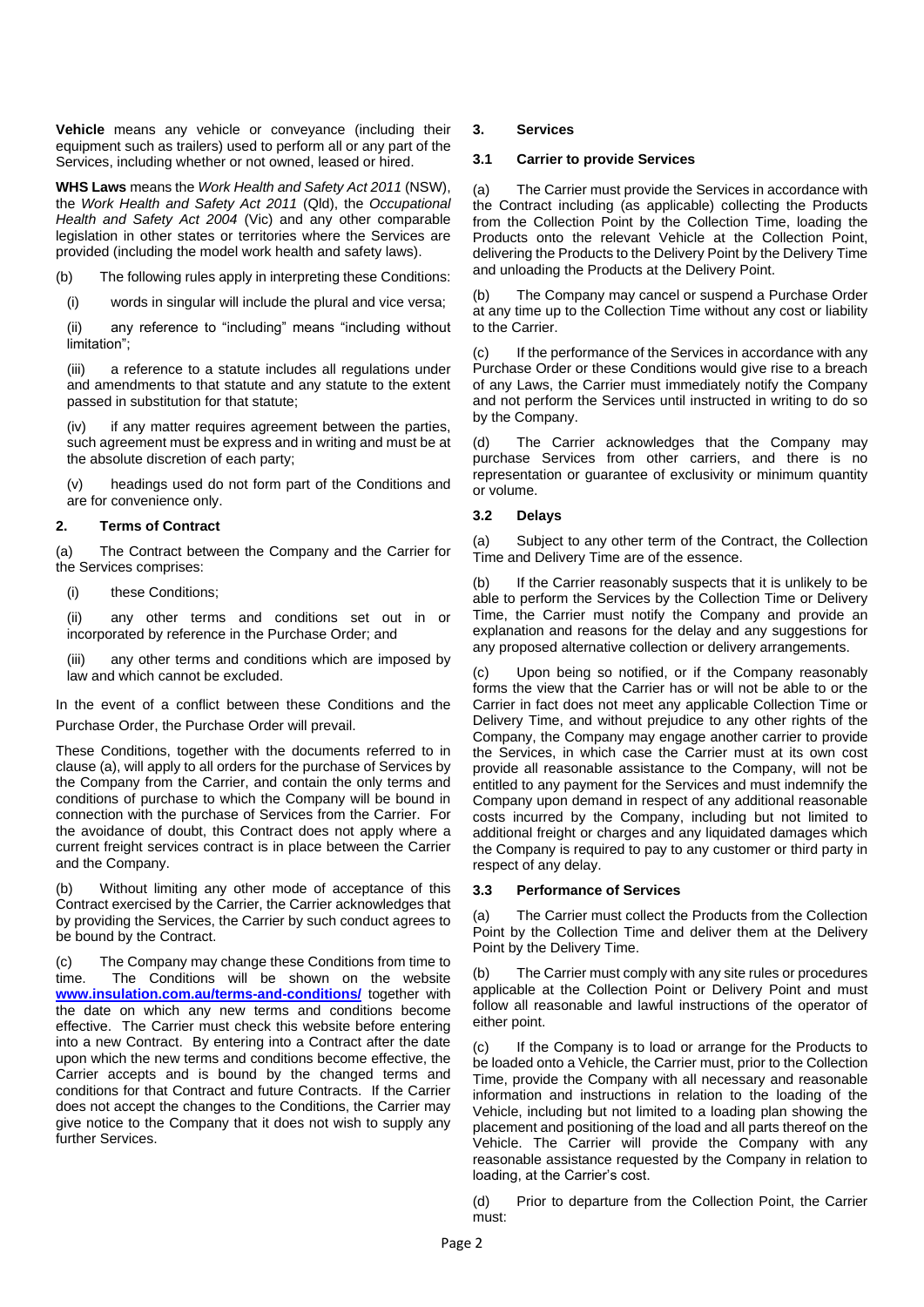(i) Ensure that the Products and quantity of Products loaded (where reasonably able to be visually verified) conforms to the relevant Purchase Order;

(ii) Ensure that the Products are not loaded or carried with any other products or items of whatever nature that might damage, contaminate, taint or otherwise harm the Products;

(iii) Check the Products, including any packaging, for any visible signs of damage. If any damage is detected, it must be recorded in writing by the Carrier and notified to supervising staff at the Collection Point and the Company;

(iv) Ensure that the Products are loaded in accordance with the information, instruction and loading plan provided by the Carrier and do not exceed any relevant Vehicle mass limit;

(v) Restrain the Products safely and in accordance with the Load Restraint Guide;

(vi) Provide any written confirmation of loading, restraint and mass compliance reasonably requested by the Company; and

(vii) Obtain and retain any proof of collection records reasonably requested by the Company.

(e) If the Products are required to be stored by the Carrier during Transit, the Carrier will ensure that any storage premises are safe and suitable for the storage of the Products and will otherwise comply with all Laws relating to the storage of the Products. Prior to storing any Products at any premises not owned or operated by the Carrier, the Carrier must obtain from the operator written confirmation that it waives and will not assert or purport to assert any lien, Security Interest or other right or interest in or over the Products.

At the time of delivering the Products and prior to departure from the Delivery Point, the Carrier must:

(i) Ensure that the Products and quantity of Products unloaded (where reasonably able to be visually verified) conforms to the relevant Purchase Order;

Check the Products, including any packaging, for any visible signs of damage. If any damage is detected, it must be recorded in writing by the Carrier and notified to supervising staff at the Delivery Point and the Company;

<span id="page-2-2"></span>(iii) Obtain a written and signed proof of delivery of the Products and quantity of the Products which conforms to the relevant Purchase Order from the Company, its customer (as applicable) or their representative at the Delivery Point and provide an electronic copy to the Company within 1 Business Day of delivery and as a condition of payment of the Price.

## <span id="page-2-0"></span>**3.4 Carrier warranties**

(a) The Carrier warrants that any Vehicle used to perform any part of the Services are at all times - able and suitable to perform the Services, including the loading, handling, securing, carriage and unloading of the Products; maintained, operated and roadworthy, in accordance with any applicable heavy vehicle standards and all Laws; insured for comprehensive and third party liability; registered, in accordance with any applicable heavy vehicle standards and all Laws; driven and operated by a person(s) suitably licensed to operate the Vehicle, including as to the class of Vehicle, in accordance with any applicable heavy vehicle standards and all Laws; subject to regular mechanical, servicing, repair and roadworthiness inspections and works; kept clean and tidy to a high standard, inside and out.

(b) The Carrier warrants that it has and will maintain at all times during the performance of the Services and at its own cost all licences, consents, permits, registrations, approvals and

accreditations which are required by Law or are otherwise necessary in order for the Carrier to provide the Services.

(c) The Carrier warrants and will ensure that:

(i) it will perform the Services free of the influence of drugs and alcohol and while medically fit to do so; and

all Vehicles are fitted with speed limiters and (where required at Law) vehicle monitors such as tachographs or electronic boxes.

(d) The Carrier warrants that it will provide the Services - in a proper, competent, safe and professional manner; with the degree of professional expertise, skill, care and diligence that can reasonably be expected of a professional service Carrier experienced in providing services in the nature of the Services; in accordance with any handling standards and procedures notified by the Company to the Carrier from time-to-time; in a timely and expeditious way; strictly in accordance with all applicable Laws and the requirements of all relevant authorities; in accordance with best industry practice; in accordance with the reasonable directions and requirements and to the reasonable satisfaction of Company.

(e) The Carrier acknowledges and warrants that it must at its sole cost provide all necessary resources, personnel, vehicles, equipment, training, instruction, supervision and processes necessary to provide and perform the Services in accordance with the terms of the Contract.

(f) The Carrier acknowledges and warrants that it will pay all employees and agents in accordance with all relevant Laws.

<span id="page-2-1"></span>(g) The Carrier warrants and undertakes to the Company that the Carrier itself and its suppliers have, hold and can demonstrate the attributes set out in the Supplier Code of Conduct.

<span id="page-2-3"></span>(h) The Carrier must promptly notify the Company in writing if the warranty in claus[e 3.4](#page-2-0)[\(g\)](#page-2-1) changes.

# **4. Price and payment**

(a) The Company will pay the Price for the Services. If no Price is specified in the Purchase Order, then the Carrier must confirm the Price with the Company before commencing the Services. The Company will not be bound to pay for the Services unless the Company has agreed to the Price in writing before the Services are performed. The Carrier agrees that the Price represents the entire entitlement of the Carrier to payment, compensation or reward for the Services in all circumstances and is inclusive of all Costs.

(b) The Carrier will submit monthly GST invoices no later than the 5th working day of each month, for all work performed in the preceding month. All invoices must specify the amount payable, state the relevant Purchase Order number or numbers, and include reasonable detail of the Services supplied during the relevant period.

(c) Subject to compliance with claus[e 3.3\(f\)\(iii\),](#page-2-2) the Company will pay each invoice in accordance with the payment terms specified in any Purchase Order or, if no payment terms are specified, 30 days from the end of the following month in which the Company received a correctly tendered invoice. Payment will be made by direct credit to a bank account nominated by the Carrier.

(d) If the Company disputes any amount contained in an invoice, it must notify the Carrier in writing of the amount and reason for the dispute. The Company will pay the undisputed portion of any invoice but is not obliged to pay any disputed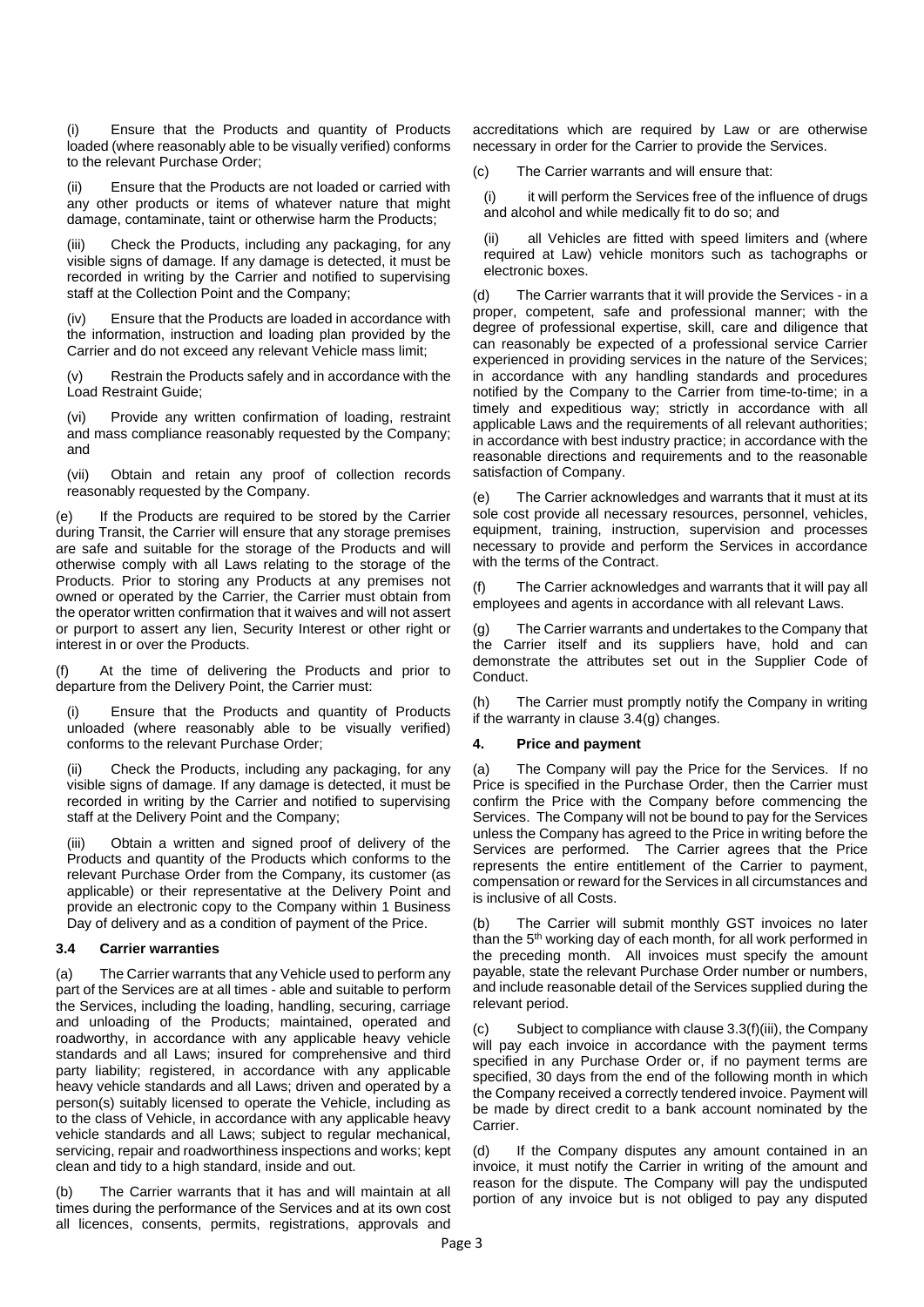portion until the dispute is resolved to the Company's satisfaction.

(e) The Carrier irrevocably waives, releases and agrees to indemnify and keep indemnified the Company from any claim for payment of any Price not invoiced within 6 calendar months from the date of completion of the performance of the Services.

# **5. GST**

(a) Words used in this clause that are defined in the GST Law have the meaning given in that legislation.

(b) Unless otherwise specified, all amounts payable under the Contract are exclusive of GST and must be calculated without regard to GST.

(c) If a supply made under the Contract is a taxable supply, the recipient of that taxable supply (**Recipient**) must, in addition to any other consideration, pay to the party making the taxable supply (**Supplier**) the amount of GST in respect of the supply.

The Recipient will only be required to pay an amount of GST to the Supplier if and when the Supplier provides a valid tax invoice to the Recipient in respect of the taxable supply.

(e) If there is an adjustment to a taxable supply made under the Contract, then the Supplier must provide an adjustment note to the Recipient.

The amount of a party's entitlement under the Contract to recovery or compensation for any of its costs, expenses or liabilities is reduced by the input tax credits to which that party is entitled in respect of those costs, expenses or liabilities.

#### <span id="page-3-0"></span>**6. Safety – Work, Health and Safety & Chain of Responsibility**

(a) Without limiting any other provision of these Conditions, the Carrier must at all times during the performance of the Services and warrants that it has and will:

Ensure, so far as reasonably practicable, the safety of its Transport Activities (within the meaning of the CoR Laws) and other activities being conducted by its employees and contractors, both on and off any premises operated by the Carrier (within the meaning of the WHS Laws);

(ii) Not do or require or refrain from doing or requiring anything which would directly or indirectly cause or encourage any person to breach any CoR or WHS Law;

(iii) Develop and implement suitable policies and working procedures (including training/education, compliance performance monitoring and reporting) to, so far as reasonably practicable, eliminate or, where not possible, minimise, risks to safety arising from the performance of its activities and to the public arising from the conduct of its Transport Activities;

(iv) Comply with any compliance policy, working practices and policies, instructions or reasonable direction of the Company in relation to compliance with the CoR or WHS Laws;

(v) Comply with any contractor or Carrier management policies and practices implemented by the Company, including attendance and completion of any safety inductions, meetings, seminars or training workshops as required by the Company from time-to-time;

(vi) Manage and retain copies of all safety, Transport and Journey Documentation (as required under the CoR and WHS Laws);

(vii) Promptly advise the Company of any facts or circumstances which come to its attention which may give rise to any breach or allegation of breach of the CoR or WHS Laws, including without limitation any new and unidentified hazard and any warning or caution, request for information or documents, infringement notice, fine or the commencement of prosecution proceedings by any regulatory authority;

(viii) Promptly make available all information or documentation reasonably requested by the Company for the purpose of monitoring or auditing compliance with the provisions of this clause [6,](#page-3-0) including safety and Transport and Journey Documentation, Vehicles and loads;

(ix) Without limiting any other clause of these Conditions, not engage, instruct or cause any employee or contractor to perform any part of the Services unless it has first satisfied itself that any such person:

(A)Has in place or is subject to policies and working procedures to ensure compliance by it with the provisions of this clause [6;](#page-3-0)

(B) Has and will be provided with sufficient information, instruction, training and supervision to ensure compliance by it with the provisions of this clause [6;](#page-3-0) and

(C) Has been provided with a copy of any compliance policy, working practices and policies, instructions, reasonable direction and contractor or Carrier management policies of the Company in relation to compliance with the CoR or WHS Laws.

# **7. Subcontracting**

(a) The Carrier must not subcontract any of its obligations under this Contract.

# **7.2 Risk and liability**

(a) The Carrier is responsible for, bears all liability for and risk of any and all Loss, damage and deterioration to and theft, failure to deliver, short delivery, misdelivery, delay in delivery of the Products and must indemnify and keep indemnified upon demand the Company against all such loss and damage which occurs during Transit, or as a result of the Carrier failing to perform any Services within the time required under the Contract.

(b) The liability of the Carrier, howsoever arising under or in relation to the Contract, is not limited or excluded by the provision of any Law and the Carrier hereby waives any such applicable limitation or exclusion, except to the extent that any such limitation or exclusion cannot be removed, varied or waived.

## **7.3 Indemnity and Exclusions**

(a) The Carrier indemnifies the Company for any Loss resulting from, arising out of or in connection with a breach by the Carrier of these Conditions or the negligence of the Carrier.

(b) Unless expressly provided otherwise in these Conditions, neither party is liable to the other for any indirect, special or consequential loss or damage which includes loss of profit, loss of revenue, loss of use, loss of business, loss of opportunity, loss of goodwill, loss of production or business interruption or any kind of indirect, special or consequential loss or damage.

(c) Each indemnity provided under these Conditions requires the Company to mitigate its loss and the Carrier's liability will be reduced to the extent any loss or damage arises from or is in connection with any act or omission of the Company.

# <span id="page-3-1"></span>**8. Insurance**

(a) The Carrier must, at its cost, take out before the Collection Time and maintain during the performance of the Services: